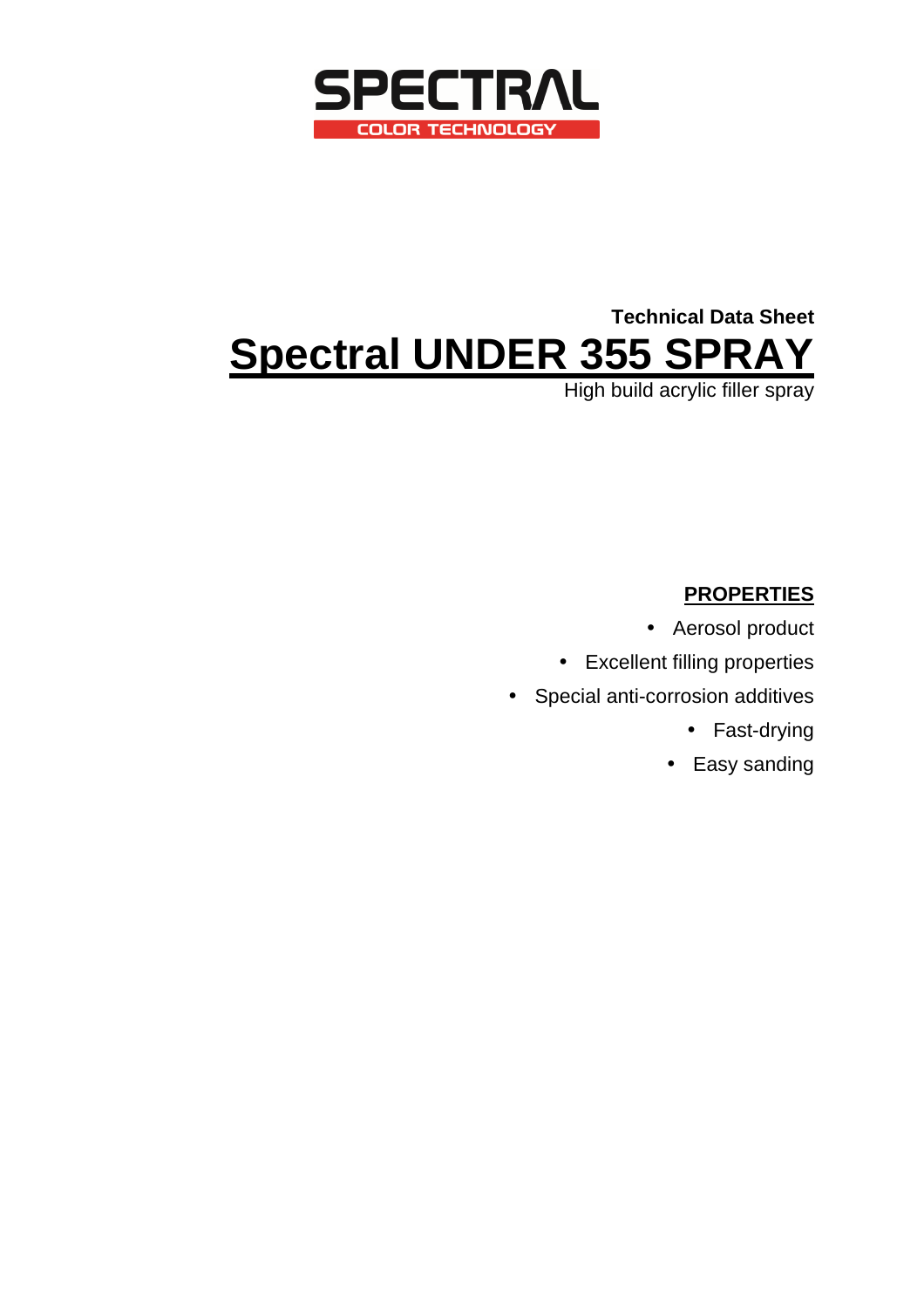

| <b>SUBSTRATES</b>                                    |                                                                                                                                                   |
|------------------------------------------------------|---------------------------------------------------------------------------------------------------------------------------------------------------|
| Old paint coatings, including<br>thermoplastic coats | Degrease and dry sand with P220 - P360.                                                                                                           |
| Polyester putties                                    | Dry sand, finish levelling with P240 - P320.                                                                                                      |
| Epoxy primers                                        | No sanding for up to 12 hours, sand with P320 afterwards.                                                                                         |
| <b>Steel</b>                                         | Degrease and dry sand with P120.                                                                                                                  |
| Wash primers                                         | Apply when dry.                                                                                                                                   |
| Polyester laminates                                  | Degrease and dry sand with P280.                                                                                                                  |
| <b>CONTENT OF VOLATILE ORGANIC COMPOUNDS</b>         |                                                                                                                                                   |
| VOC II/B/e limit*                                    | 840 g/l                                                                                                                                           |
| Actual VOC                                           | $<$ 650 g/l                                                                                                                                       |
| <b>PROCEDURE</b>                                     |                                                                                                                                                   |
| 2min                                                 | Shake the aerosol can for about 2 minutes before use to make the product<br>uniform.                                                              |
| 2 to 3 layers                                        | Apply 2 - 3 layers on a properly prepared and degreased surface. Wait until the<br>coating is completely matt after applying each layer.          |
| 15 - 30 min/20°C                                     | The curing time is 15-30 minutes at 20°C.                                                                                                         |
| 5s                                                   | <b>CAUTION!</b><br>Clean the valve after use. To do this, turn the container upside down and<br>spray for ca. 5 seconds until the valve is clear. |